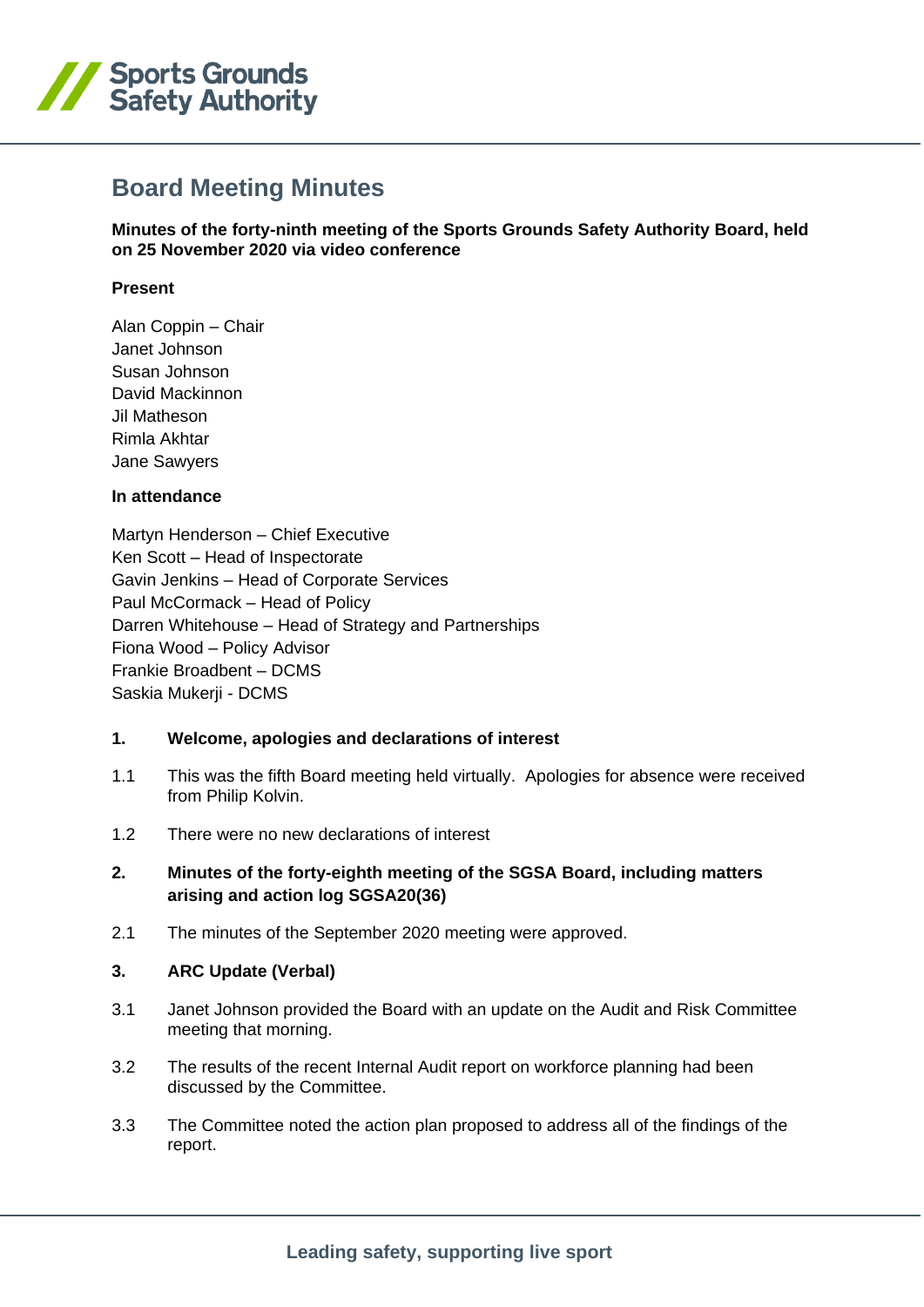

3.4 It was noted that despite the impact of COVID-19 total net spend is forecast to be below budget for the financial year.

## **4. Chief Executive's Report SGSA20(37)**

- 4.1 Martyn Henderson presented his CEO report.
- 4.2 He updated the Board on various matters including:
	- Changes to staff at DCMS;
	- The return of spectators to football and the SGSA's role in supporting it;
	- An update on the Sports Technology and Innovation Group (STIG);
	- The proposed tightening of accountability lines between DCMS and its Arm's Length Bodies including the replacement for management agreements and Chair evaluation being undertaken by DCMS.
- 4.3 The Board welcomed the increased accountability as an opportunity for the organisation to demonstrate more to DCMS how much it achieves with such little resource.

### **5. Legislative Reform Proposals SGSA20(38)**

- 5.1 The Board discussed the paper on SGSA Legislative Reform Proposals.
- 5.2 The Board agreed that the proposals could be achieved through a streamlining of existing legislation which has expanded in a piecemeal fashion over the years.

### **6. Business and Corporate Plan Review SGSA20(39/39A)**

- 6.1 Darren Whitehouse provided the Board with an update on progress against the Business and Corporate plans, and Gavin Jenkins presented on what this has meant for the organisation's finances.
- 6.2 The Board congratulated the team on all its achievements during this very difficult year, and the important role that the SGSA will play in the different stages on the way to some form of normality.

## **7. People Survey SGSA20(40)**

- 7.1 Martyn Henderson presented the findings of the 2020 people survey. In all but a few areas the results exceeded those of 2019.
- 7.2 The Board noted the positive improvement in how the Board is perceived although it was accepted that more can be done.
- 7.3 Regarding poor performance, although it was agreed that this is not a significant issue it is something that requires robust supporting policies and procedures in place for when it does arise.